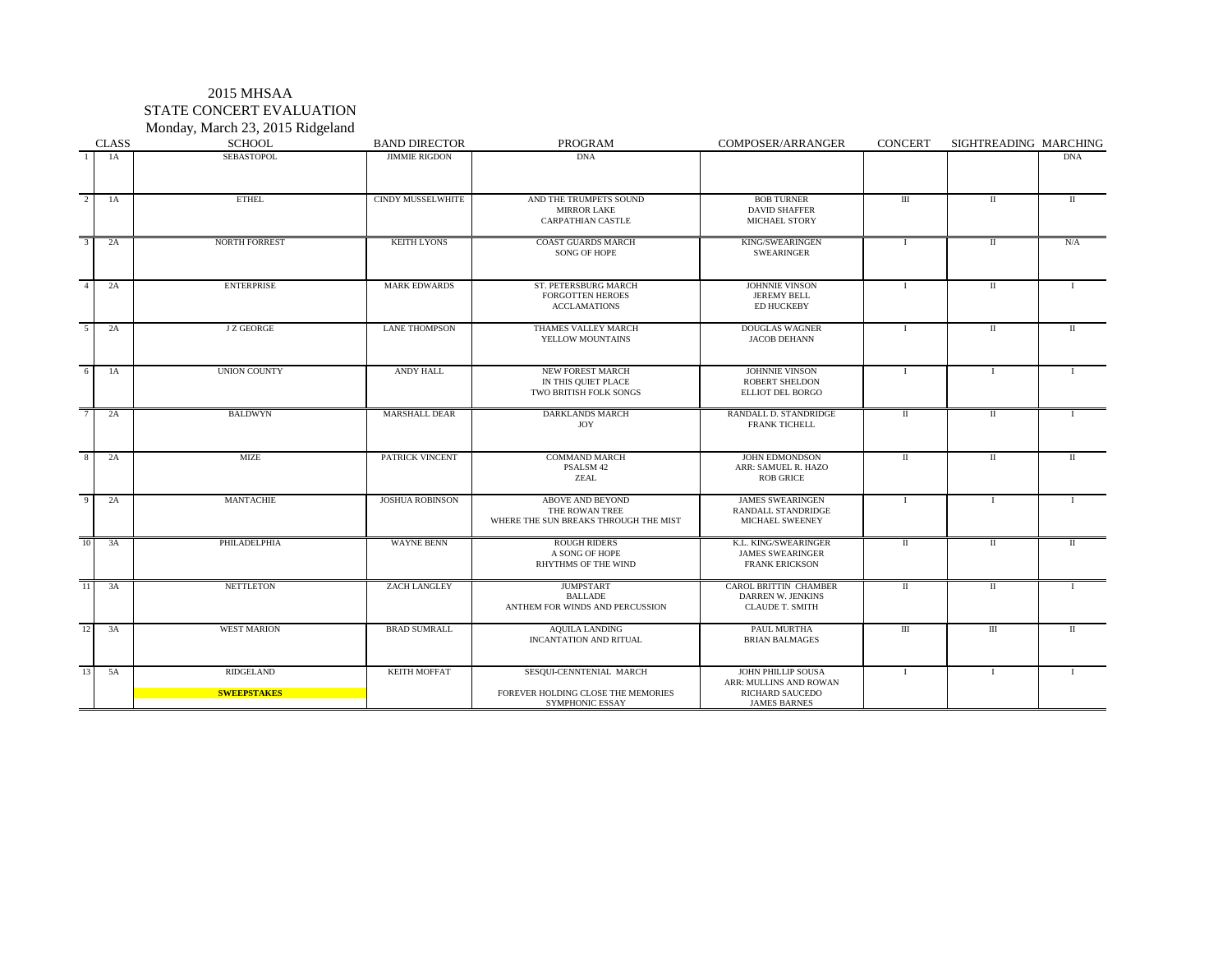# 2015 MHSAA STATE CONCERT EVALUATION Tuesday, March 24, 2015 Ridgeland

| <b>CLASS</b> | <b>SCHOOL</b>                        | <b>BAND DIRECTOR</b>                         | PROGRAM                                                                                     | <b>COMPOSER/ARRANGER</b>                                                                           | <b>CONCERT</b>                   | SIGHTREADING MARCHING   |             |
|--------------|--------------------------------------|----------------------------------------------|---------------------------------------------------------------------------------------------|----------------------------------------------------------------------------------------------------|----------------------------------|-------------------------|-------------|
| 2A           | <b>LOYD STAR</b>                     | <b>STUART NEAL</b>                           | FORGE OF VULCAN<br><b>CALL FOR PEACE</b><br>OF WIZARDS AND WARRIORS                         | MICHAEL SWEENEY<br><b>BRAD CIECHOMSKI</b><br><b>ROLAND BARRETT</b>                                 | H                                |                         |             |
| 3A           | <b>MORTON</b>                        | <b>LEE RIGDON</b>                            | <b>MIGHTY MITE</b><br>AN IRISH AYRE FOR WINDS<br><b>BLUE RIDGE REEL</b>                     | TED MESANG/ARR:O'LOUGHLIN<br><b>WARREN BAKER</b><br><b>BRIAN BALMAGES</b>                          |                                  |                         |             |
| 2A           | <b>LAUREL</b>                        | <b>DAVIS LOTT</b>                            | <b>EMBLEM OF UNITY</b><br>ROMANESQUE<br>SLIVER JUBILEE OVERTURE                             | JJ RICHARDS/EDITED J. SWEARINGER<br><b>JAMES SEARINGEN</b><br><b>JOHN EDMONSON</b>                 | $\rm II$                         | $\mathop{\rm III}$      |             |
| 3A           | <b>CHOCTAW CENTRAL</b>               | <b>ELTER WILSON</b>                          | A SONG OF HOPE<br><b>ZEAL</b>                                                               |                                                                                                    | IV                               | <b>COMMENTS</b><br>ONLY |             |
| 3A           | <b>CHOCTAW COUNTY</b>                | <b>MARSHALL HUGHES</b>                       | MARCH OF THE IRISH GURD<br><b>AZTEC</b>                                                     | ARR. JAMES PLOYHAR<br><b>ERIK MORALES</b>                                                          | $\rm III$                        | $\mathbf H$             | Ш           |
| 2A           | LAKE                                 | <b>MARK DAVIS</b>                            | <b>WINCHESTER MARCH</b><br><b>CELTIC AIR &amp; DANCE #3</b><br><b>FANFARE &amp; JUBILEE</b> | <b>EDMONDSON</b><br><b>SWEENEY</b><br><b>SWEARINGEN</b>                                            | $\mathop{\mathrm{III}}\nolimits$ | $\mathbf{I}$            | Π           |
| 3A           | <b>SUMRALL</b><br><b>SWEEPSTAKES</b> | WILLIAM GARNER                               | THE THUNDERER<br>IN THE CHURCH<br>LA GITANA DEL ALBAICIN                                    | SOUSA/ARR BRION & SCHISSEL<br><b>GABRIEL PIERNE/ARR MUSGRAVE</b><br>PASCUAL MARQUINA/ARR MCALISTER |                                  |                         |             |
| 5AI          | <b>OXFORD II</b>                     | <b>MARSHA MORGAN</b>                         | <b>ALAMO MARCH</b><br><b>FLIGHT OF VALOR</b>                                                | KARL KING/JAMES SWEARINGEN<br><b>JAMES SWEARINGEN</b>                                              | $\mathbf{I}$                     |                         |             |
| 6AII         | PETAL II                             | <b>RYAN SAUL</b>                             | <b>FOXFIRE MARCH</b><br>IN THE SHINING OF THE STARS<br>PRAIRIE DANCES                       | <b>ED HUCKEBY</b><br><b>ROBERT SHELDON</b><br><b>DAVID HOLSINGER</b>                               |                                  |                         |             |
| 2A           | <b>EAST WEBSTER</b>                  | <b>SUZANNE ROLISON</b>                       | <b>ELECTRICITY</b><br><b>OMEGA MARCH</b>                                                    | <b>BRIAN BALMAGES</b><br><b>JOHN EDMONDSON</b>                                                     | <b>COMMENTS</b><br>ONLY          | <b>COMMENTS</b><br>ONLY | N/A         |
| 2A           | <b>CALHOUN CITY</b>                  | <b>DUSTIN THRASHER</b>                       | <b>SPANIA</b><br><b>LULLABY FOR BAND</b><br><b>JOY</b>                                      | <b>DAVID SHAFFER</b><br><b>ROBERT W. SMITH</b><br><b>FRANK TICHELL</b>                             | $\mathbf{I}$                     | П                       | $\mathbf I$ |
| 2A           | <b>HATLEY</b>                        | <b>LEIGH ANN STANFORD</b>                    | <b>DARKLANDS MARCH</b><br><b>ENTRANCE OF THE TALL SHIPS</b>                                 | <b>RANDALL D. STANDRIDGE</b><br><b>JAMES SWEARINGEN</b>                                            | $\mathbf{I}$                     | П                       | Н.          |
| 3A           | <b>MOOREVILLE</b>                    | <b>WALT NAMIE</b>                            | <b>VISIGOTHS</b><br><b>WHITELEAF HILL</b>                                                   | <b>SEAN O'LOUGHLIN</b><br><b>BENJAMIN TUCKER</b>                                                   |                                  |                         |             |
| 3A           | <b>KOSSUTH</b><br><b>SWEEPSTAKES</b> | <b>BRANDON HARVELL</b>                       | TRIUMPHANT FANFARE<br><b>SHENANDOAH</b><br><b>FLIGHT OF VALOR</b>                           | RICHARD L. SAUCEDO<br><b>ARR: ROBERT SHELDON</b><br><b>JAMES SWEARINGEN</b>                        |                                  |                         |             |
| 3A           | SOUTH PONTOTOC<br>SWEEPSTAKES        | <b>ERIC SIMMONS</b><br><b>DALE WIGGINTON</b> | SPANIA<br>SHENANDOAH<br>COUNTEERBALANCE                                                     | <b>DAVID SHAFFER</b><br>ARR: ROBERT SHELDON<br><b>TODD SALTER</b>                                  |                                  |                         |             |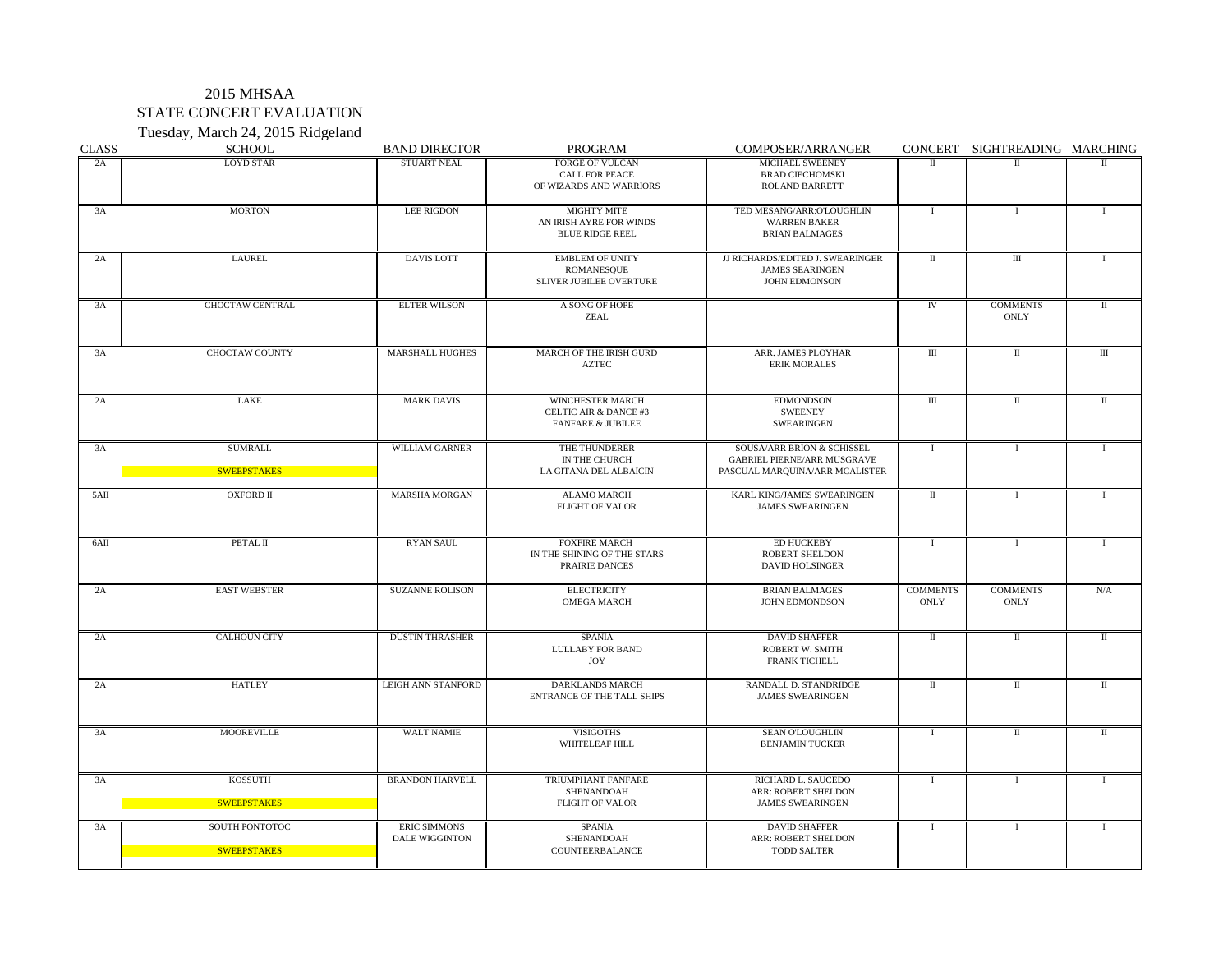| 5A | OXFORD<br><b>SWEEPSTAKES</b>            | <b>MEL MORSE</b>   | AMPARITO<br><b>BENEDICTION</b><br><b>UNDERTOW</b>                         | <b>JAMIE TEIXDOR</b><br><b>JOHN STEVENS</b><br><b>JOHN MACKEY</b>                    |  |  |
|----|-----------------------------------------|--------------------|---------------------------------------------------------------------------|--------------------------------------------------------------------------------------|--|--|
| 5A | <b>LONG BEACH</b><br><b>SWEEPSTAKES</b> | STEPHEN A. LONG    | <b>AMERICANS WE</b><br>BENEDICTION<br>A LONGFORD LEGEND                   | <b>FILLMORE/FENNELL</b><br><b>JOHN STEVENS</b><br><b>ROBERT SHELDON</b>              |  |  |
| 5A | PASCAGOULA                              | <b>JOHN TAYLOR</b> | <b>AMPARITO ROCA</b><br>OUR HEATS, OUR ARMS, OUR LIVES<br>ALLEGRO BARBARO | <b>JAIME TEXIDOR/A. WINTER</b><br><b>CLFTON TAYLOR</b><br><b>BELA BARTOK/WALLACE</b> |  |  |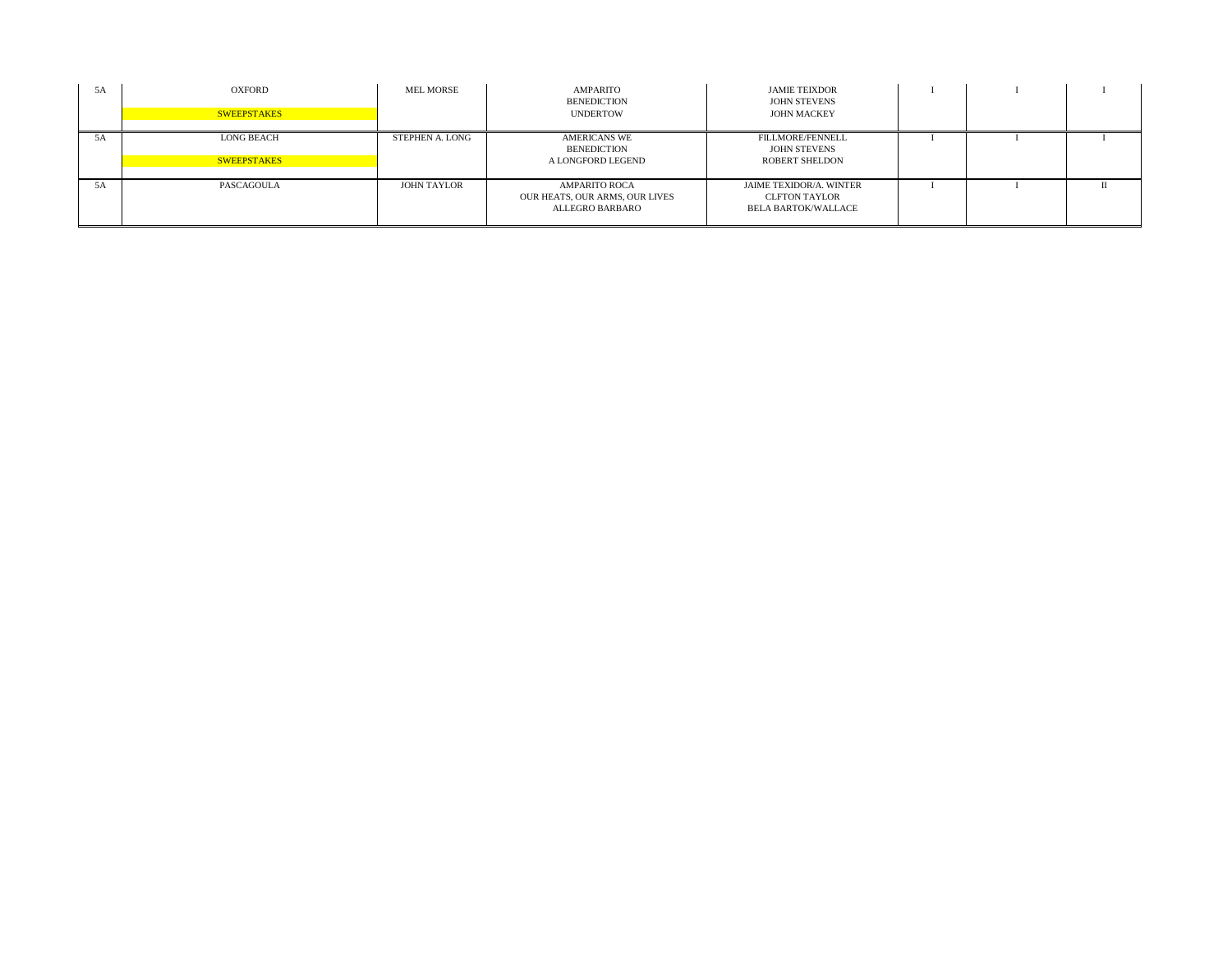### 2015 MHSAA STATE CONCERT EVALUATION Wednesday, March 25, 2015 Ridgeland

|                 | <b>CLASS</b>  | $\overline{\phantom{a}}$<br>$\circ$<br>SCHOOL | <b>BAND DIRECTOR</b>                          | PROGRAM                                                                    | COMPOSER/ARRANGER                                                               | <b>CONCERT</b> | SIGHTREADING | <b>MARCHING</b> |
|-----------------|---------------|-----------------------------------------------|-----------------------------------------------|----------------------------------------------------------------------------|---------------------------------------------------------------------------------|----------------|--------------|-----------------|
|                 | 3A            | <b>ST. ANDREW'S</b>                           | DR. DENNIS CRANFORD                           | <b>MONTANA</b><br>SHENANDOAH<br><b>FIRST WE DREAM</b>                      | <b>JAN VAN DER ROOST</b><br>ARR: DENNIS CRANFORD<br><b>ERIK MORALES</b>         |                |              | N/A             |
| 2               | 3A            | <b>MCLAURIN</b>                               | <b>JAMES KOESTLER</b>                         | <b>INTO THE CLOUDS</b><br>PSALM 42<br><b>AGRESSIVO</b>                     | RICHARDO L. SAUCEDO<br>ARR: SAMUEL R HAZO<br>RANDALL D. STANDRIDGE              |                |              | $\mathbf{I}$    |
| $\overline{3}$  | 3A            | <b>CRYSTAL SPRINGS</b>                        | SHELSEA BUCKHALTER                            | <b>ESPANA CANI</b><br><b>BLUE RIDGE SAGA</b>                               | PASCAL MARQUINA CARRO<br>ARR: MICHAEL STORY<br><b>JMES SWEARINGEN</b>           |                |              |                 |
| $\overline{4}$  | 2A            | <b>SCOTT CENTRAL</b>                          | <b>BETTY PATTERSON</b>                        | <b>CONSTITUTION SITE</b><br>A SONG OF HOPE<br><b>FIRE DANCE</b>            | ERIC OSTERLING<br><b>JAMES SWEARINGEN</b><br><b>DAVID SHAFFER</b>               | $\mathbf{I}$   |              |                 |
| 5 <sup>5</sup>  | 2A            | <b>UNION</b>                                  | <b>ADAM DEVENNEY</b><br><b>KATIE DEVENNEY</b> | NORMANDY BEACH<br>A SONG FOR FRIENDS<br><b>INVOCATION AND JUBILOSO</b>     | <b>JOHN EDMONSON</b><br><b>LARRY DAEHN</b><br><b>CLAUDE T. SMITH</b>            | $\mathbf{I}$   |              |                 |
| 6               | 3A            | WESSON                                        | <b>SUZI PHILLIPS</b>                          | ALAMO<br>COME THOU FOUNT OF EVERY BLESSING                                 | KARL KING/ JAMES SWEARINGEN<br><b>JAY DAWSON</b>                                |                |              |                 |
|                 | 2A            | <b>CLARKDALE</b>                              | <b>ANDREW PRYOR</b>                           | <b>SPANIA</b><br><b>CELTIC DANCE</b><br><b>QUINTAS</b>                     | <b>DAVID SHAFFER</b><br><b>DOUGLAS COURT</b><br><b>LARRY CLARK</b>              |                |              |                 |
| 8               | 3AII          | <b>ABERDEEN II</b>                            | <b>TONI REECE</b><br><b>KENNETH CLAY</b>      | <b>AZTEC CELEBRATION</b><br>THERE WILL COME SOFT RAINS<br>PINNACLE         | <b>DAVID SHAFFER</b><br><b>ROBERT SHELDON</b><br><b>ROB GRICE</b>               |                |              |                 |
| 9               | $5\text{AII}$ | <b>GAUTIER II</b>                             | <b>MARK BRYANT</b>                            | <b>MIGHTY MITE</b><br><b>HYMNSONG</b><br><b>CHESFORD PORTRAIT</b>          | TED MESANG/ O'LOUGHLIN<br><b>ROBERT W. SMITH</b><br><b>JAMES SWEARINGIN</b>     |                |              | $\rm{II}$       |
| 10              | 2A            | <b>EUPORA</b>                                 | <b>CHAD HAWKINS</b>                           | <b>MARCH GRANDIOSE</b><br>IN THE CHURCH<br><b>FESTIVE</b>                  | <b>ROLAND SEITZ/GLOVER</b><br><b>GABRIEL PIERNE/MUSGRAVE</b><br>VACLAV NELHYBEL | $\mathbf{I}$   |              |                 |
| 11              | 3A            | <b>BOONEVILLE</b><br><b>SWEEPSTAKES</b>       | <b>JOSH FORSYTHE</b>                          | <b>DANSE BOHEMIEN</b><br><b>SALVATION IS CREATED</b><br><b>WINDSPRINTS</b> | <b>RANDALL STANDRIGE</b><br>TSCHESNOKOFF/HOUSEKNECHT<br><b>RICHARD SAUCEDO</b>  |                |              |                 |
| 12              | 3A            | <b>ABERDEEN</b>                               | <b>TONI REECE</b>                             | AMERICANS WE<br>THEY LED MY LORD AWAY<br><b>AWAKENING HILLS</b>            | HENRY FILLMORE/FENNELL<br>FRED J. ALLEN<br><b>RICHARD SAUCEDO</b>               | $\mathbf{I}$   |              |                 |
| $\overline{13}$ | 3A            | <b>LOUISVILLE</b>                             | <b>BRIAN D. MALONE</b>                        | <b>DOWNTOWN DASH</b><br>SHENANDOAH                                         | NATHAN DAUGHTERY<br><b>ROBERT SHELDON</b>                                       | $\mathbf{H}$   |              |                 |
| 14              | 3A            | <b>ALCORN CENTRAL</b>                         | <b>ERIC PERRY</b>                             | <b>IMPERIAL VALLEY MARCH</b><br>SONG OF SOLCE<br><b>OXFORD POINTE</b>      | <b>JOHN EDMONSON</b><br><b>LARRY NEEEK</b><br><b>ED HUCKEBY</b>                 | $\mathbf{III}$ |              |                 |
| 15              | 3A            | <b>INDEPENDENCE</b>                           | <b>JUSTIN BIXLER</b>                          | <b>FALCON FANFARE</b><br>CEREMONY, CHANT, AND RITUAL                       | <b>BRIAN BALMAGES</b><br><b>DAVID SHAFFER</b>                                   | $\mathbf{I}$   |              | H               |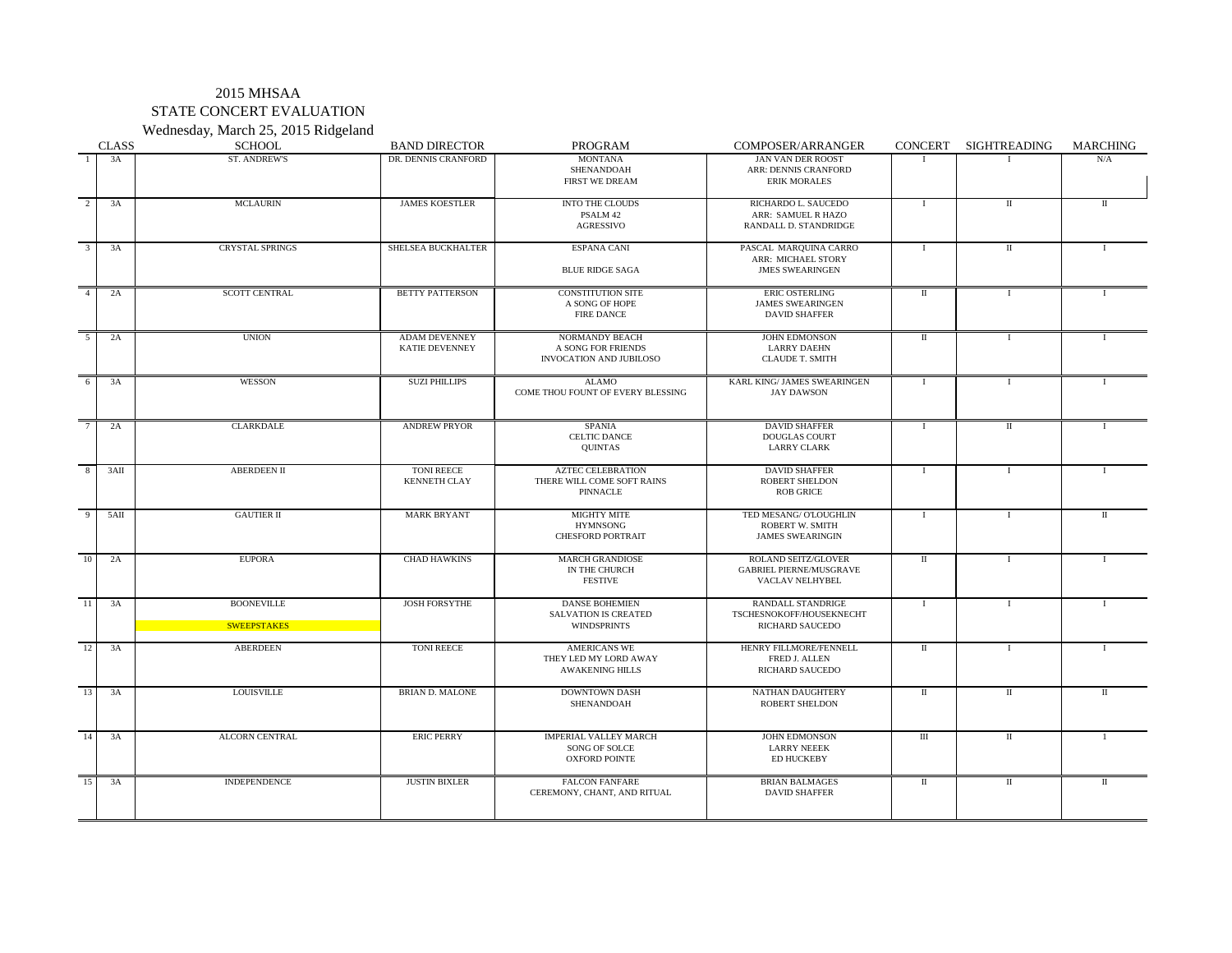| 16              | 5A | <b>WEST HARRISON</b><br><b>SWEEPSTAKES</b> | <b>TIM GARRETT</b>    | THE KLAXON<br>PRECIOUS LORD, TAKE MY HAND<br>AT THE STRONGHOLDS OF EN GEDI   | H. FILLMORE<br>SMITH<br>HOLSINGER                                  |  |  |
|-----------------|----|--------------------------------------------|-----------------------|------------------------------------------------------------------------------|--------------------------------------------------------------------|--|--|
|                 | 5A | <b>GAUTIER</b>                             | <b>CHRIS MCARTHUR</b> | BRITISH EIGHTH<br>AS SUMMER WAS JUST BEGINNING<br>SYMPHONIC DANCE NO. FIESTA | ZO ELLIOT<br><b>LARRY DAEHN</b><br><b>CLIFTON WILLIAMS</b>         |  |  |
| 18 <sup>1</sup> | 5A | LEWISBURG                                  | KIM HALMARK           | THE KLAXON<br>PSALM 42<br>HAVENDANCE                                         | HENRY FILMORE/ED:F. FENNELL<br>ARR: SAMUEL HAZO<br>DAVID HOLSINGER |  |  |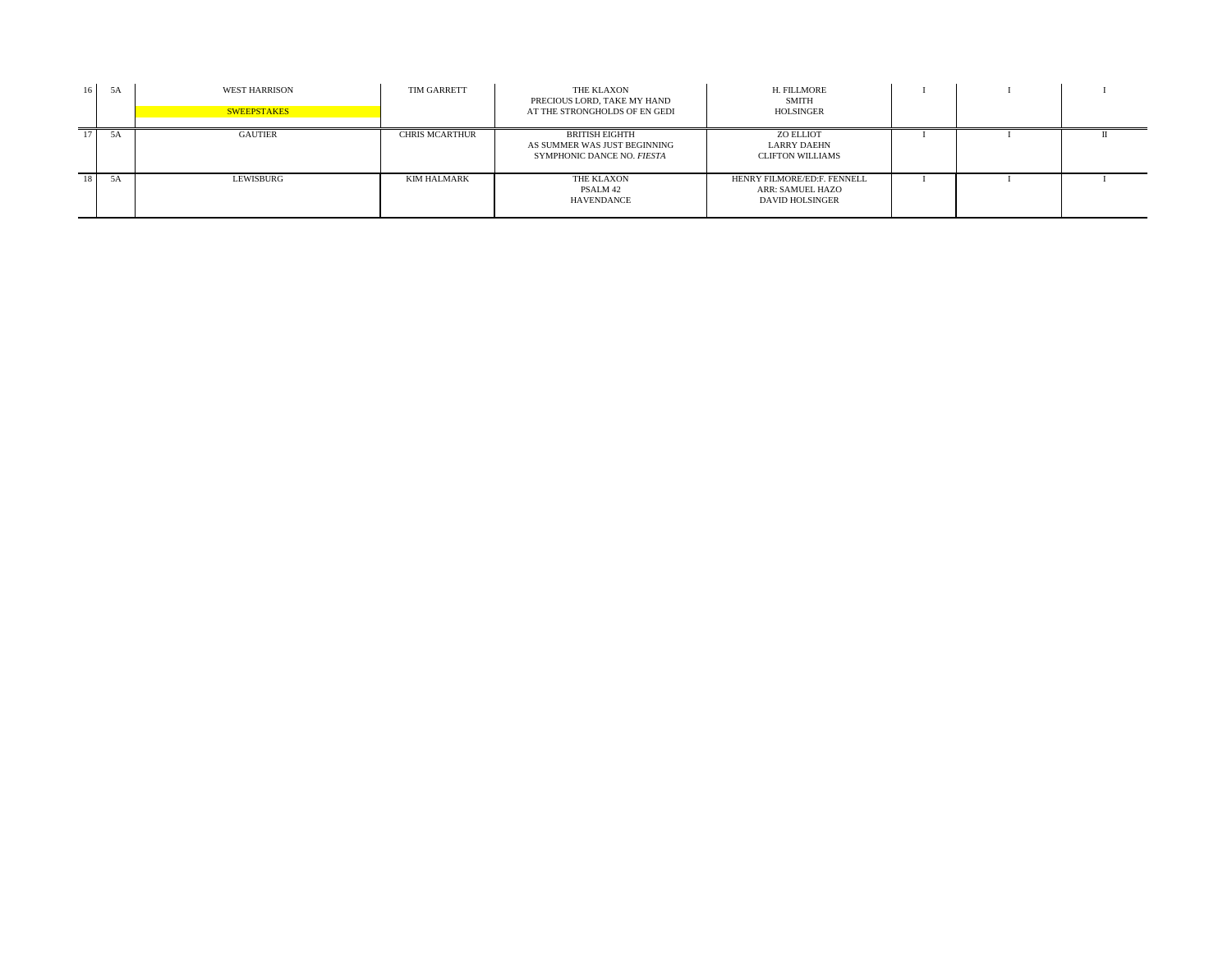#### 2015 MHSAA STATE CONCERT EVALUATION Thursday, March 26, 2015 Ridgeland

| <b>CLASS</b>      | $\frac{1}{2}$<br>SCHOOL           | <b>BAND DIRECTOR</b>                           | PROGRAM                                                               | COMPOSER/ARRANGER                                                      |                                  | CONCERT SIGHTREADING MARCHING |               |
|-------------------|-----------------------------------|------------------------------------------------|-----------------------------------------------------------------------|------------------------------------------------------------------------|----------------------------------|-------------------------------|---------------|
| 5A                | <b>GERMANTOWN</b>                 | <b>JUSTIN HARVISON</b>                         | <b>AMPARITO ROCA</b><br>THE LORDS OF GREENWICH                        | JAMIE TEXIDOR/ARR. A. WINTER<br><b>ROBERT SHELDON</b>                  |                                  |                               |               |
|                   | SWEEPSTAKES                       |                                                | <b>CARMINA BURANA</b>                                                 | CARL ORFF/JOHN KRANCE                                                  |                                  |                               |               |
| 5A                | CALLAWAY                          | <b>CURTIS LUCKETT, JR</b>                      | <b>CHAMPIONS OF FREEDON</b><br>A WELSH RHAPSODY                       | <b>KEN HARRIS</b><br><b>CLARE GRUNDMAN</b>                             | $\mathop{\rm III}$               | Ш                             | $\mathbf{I}$  |
| 5AII              | <b>MERIDIAN II</b>                | <b>TIM POWELL</b>                              | <b>BIG FOUR MARCH</b><br>AMONG THE STARS                              | KARL L. KING/SWEARINGIN<br><b>BRIAN BALMAGES</b>                       | $\mathop{\mathrm{III}}\nolimits$ | $\rm{II}$                     |               |
| 3A                | FRANKLIN COUNTY                   | <b>JOSHUA LANDRUM</b>                          | <b>LULLABY FOR BAND</b><br><b>ENGINE OF RESISTANCE</b>                | ROBERT W. SMITH (ASCAP)                                                |                                  | $\Pi$                         | N/A           |
| 3A                | SE LAUDERDALE                     | <b>SCOTT KRATZER</b>                           |                                                                       |                                                                        | -11                              | $\mathbf H$                   |               |
| 3A<br>-6          | FOREST                            | <b>JUSTIN WALLACE</b>                          |                                                                       |                                                                        |                                  |                               |               |
| 5A                | WAYNE COUNTY                      | <b>MATT WALKER</b>                             | WEST HIGHLANDS SOJOURN<br>DREAMS AND PROCLAMATIONS                    | <b>ROBEERT SHELDON</b><br><b>ROLAND BENNETT</b>                        |                                  |                               |               |
|                   | SWEEPSTAKES                       |                                                |                                                                       |                                                                        |                                  |                               |               |
| 5A                | <b>SOUTH JONES</b><br>SWEEPSTAKES | <b>ARTIE ADAMS</b>                             | 136TH USA FIELD ARTILLERY<br>LUX AURUMQUE<br>DREAMS AND PROCLAMATIONS | HENRY FILLMORE/FOSTER<br><b>ERIC WHITACRE</b><br><b>ROLAND BARRETT</b> |                                  |                               |               |
| $\mathbf Q$<br>1A | GERMANTOWN MIDDLE SCHOOL          | <b>JIM PEACOCK</b>                             | NEW FOREST MARCH<br><b>JOY</b><br><b>MOSCOW, 1941</b>                 | JOHNNY VINSON<br><b>FRANK TICHELL</b><br><b>BRIAN BALMAGES</b>         |                                  |                               | N/A           |
| 10                | <b>STRINGER</b>                   | <b>MANDI KING</b>                              | FIGHTING FALCON MARCH<br>IN THIS QUIET PLACE                          | <b>TODD STALER</b><br><b>ROBERT SHELDON</b>                            | $\mathop{\rm III}$               |                               | $\mathbf \Pi$ |
| 5AI<br>-11        | SOUTH JONES II                    | <b>BRIAN JOYCE</b>                             |                                                                       |                                                                        | $\mathbf I$                      |                               |               |
| 3A<br>12          | NORTH PONTOTOC                    | <b>CLIFF MOORE</b>                             |                                                                       |                                                                        |                                  |                               |               |
|                   | <b>SWEEPSTAKES</b>                |                                                |                                                                       |                                                                        |                                  |                               |               |
| 3A<br>13          | <b>WINONA</b>                     | <b>LEONARD WINTERS</b>                         |                                                                       |                                                                        |                                  |                               |               |
| 14<br>5A          | <b>BROOKHAVEN</b>                 | <b>CLAY WHITTINGTON</b>                        |                                                                       |                                                                        |                                  |                               |               |
|                   | SWEEPSTAKES                       |                                                |                                                                       |                                                                        |                                  |                               |               |
| 15<br>5A          | EAST CENTRAL                      | <b>BRANDON WILSON</b><br><b>CANDANCE SMITH</b> |                                                                       |                                                                        |                                  |                               |               |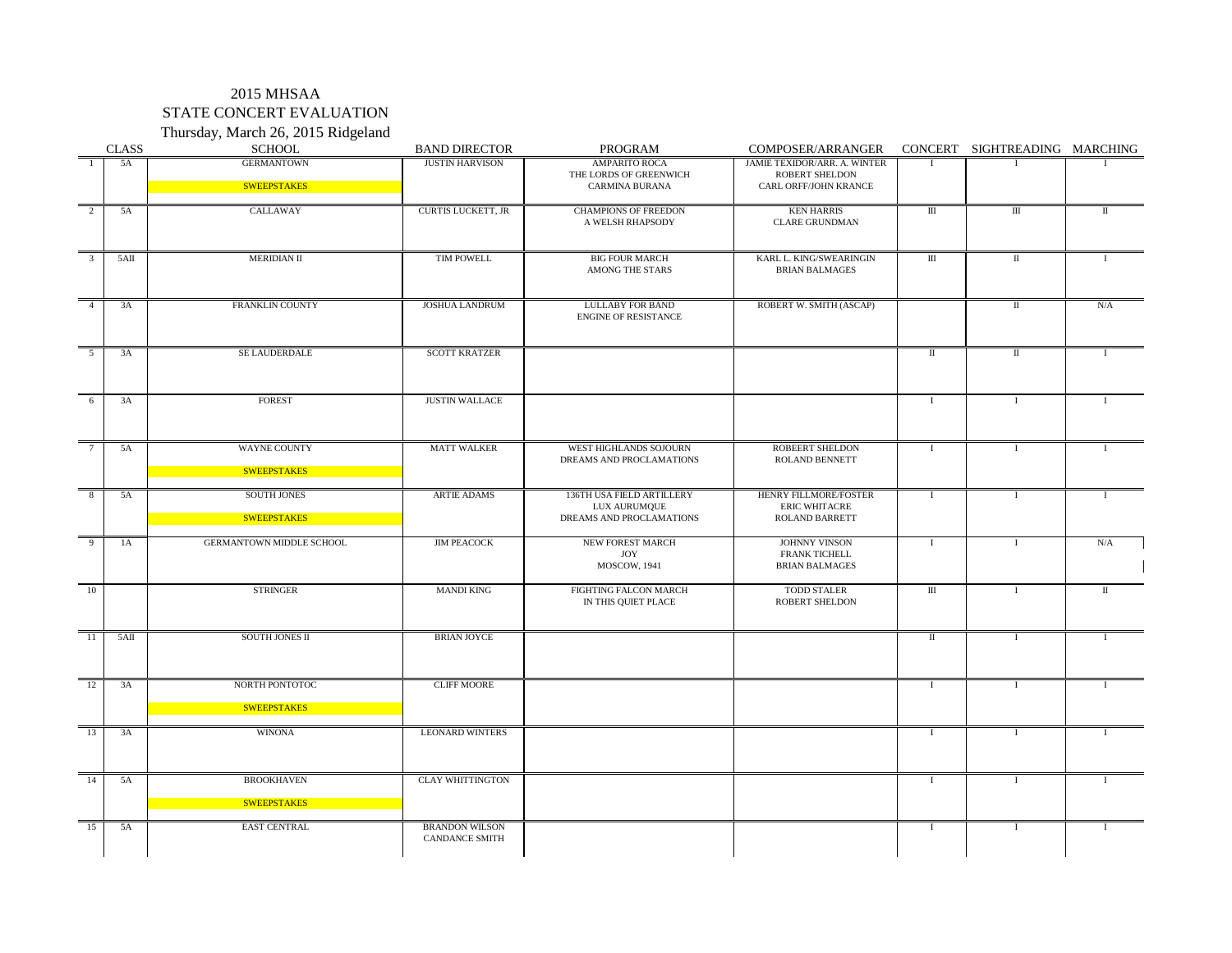| $\mathcal{A}$ | <b>CENTER HILL</b>    | <b>JARED ROSS</b>  |  |  |  |
|---------------|-----------------------|--------------------|--|--|--|
|               |                       |                    |  |  |  |
|               |                       |                    |  |  |  |
|               |                       |                    |  |  |  |
| $\mathcal{A}$ | <b>LAKE CORMORANT</b> | <b>JAMIE YOUNG</b> |  |  |  |
|               |                       |                    |  |  |  |
|               | SWEEPSTAKES           |                    |  |  |  |
|               |                       |                    |  |  |  |